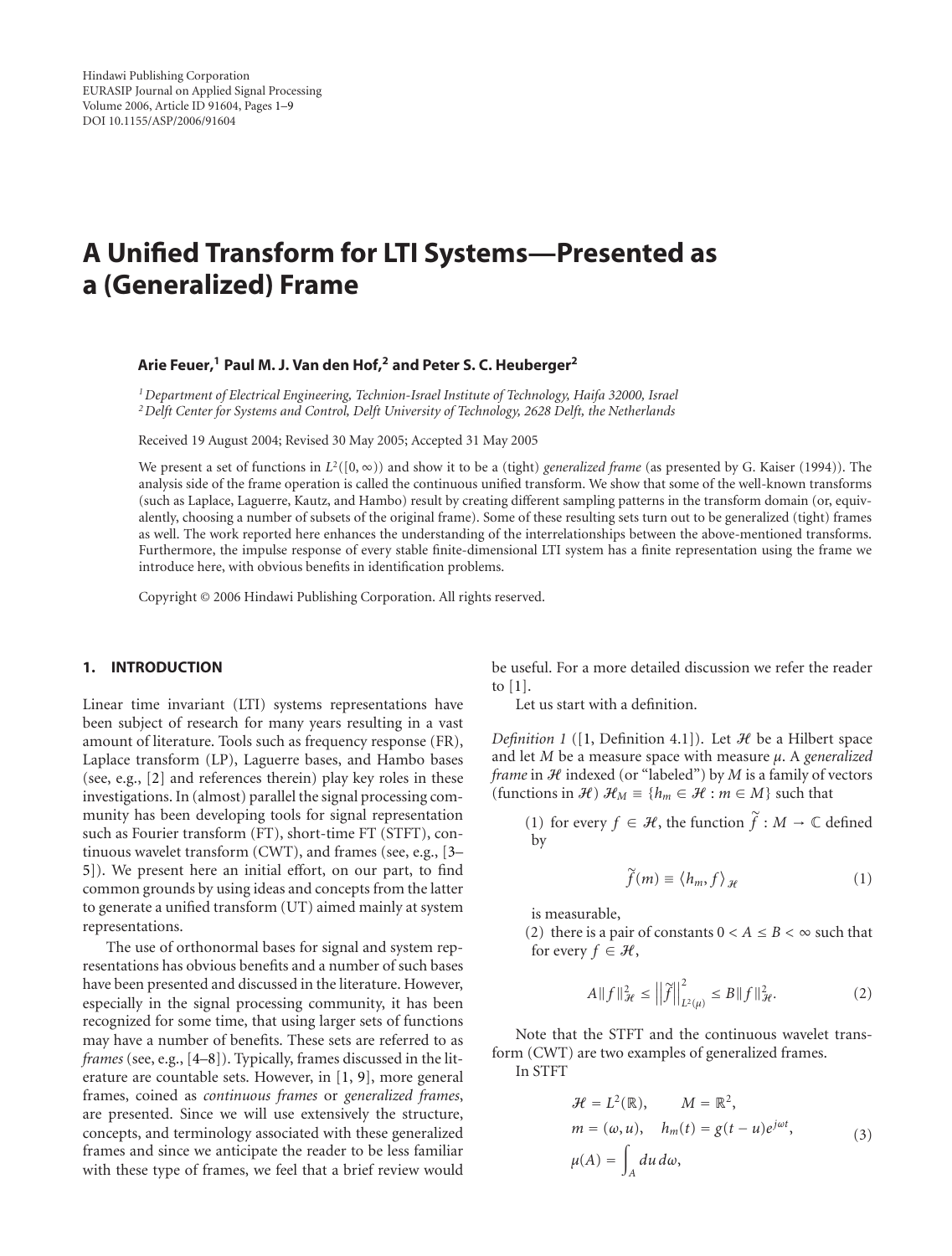<span id="page-1-0"></span>

FIGURE 1: Window function  $g_{\nu,1}(t)$  for  $\nu = 1, 2, 4, 8$ .

where *g*(*t*) is a predetermined localizing window. In CWT

$$
\mathcal{H} = L^{2}(\mathbb{R}), \qquad M = \mathbb{R}^{2}_{+},
$$
\n
$$
m = (a, u), \quad h_{m}(t) = \psi\left(\frac{t - u}{a}\right),
$$
\n
$$
\mu(A) = \int_{A} \frac{da \, du}{a^{2}},
$$
\n(4)

where  $\psi(t)$  is the mother wavelet.

As is well known, [\(1\)](#page-0-0) represents the analysis side of the process while condition [\(2\)](#page-0-0) guarantees the existence of the synthesis side. To actually derive the synthesis (recon struction) expression one needs to find a reciprocal (dual) frame  $\mathcal{H}^M \equiv \{h^m \in \mathcal{H} : m \in M\}$  for which one has  $M_{M} d\mu h_{m}(h^{m})^{*} = I$  (commonly referred to as the *resolution of unity*). Then, the synthesis is given by<br>*dy dunity*). Then, the synthesis is given by<br> $f = \int d\mu h^m \tilde{f}(m)$  $\ddot{\phantom{0}}$ 

$$
f = \int_M d\mu h^m \tilde{f}(m)
$$
  
= 
$$
\int_M d\mu h^m \langle h_m, f \rangle_{\mathcal{H}}
$$
 (5)  
= 
$$
\int_M d\mu h_m \langle h^m, f \rangle_{\mathcal{H}}.
$$
  
We note that typically, for frames, 
$$
\int_M d\mu h^m g(m) = f \text{ does}
$$

 $\int_M u^{\mu\nu m} \wedge$ ,  $\int_{J}$ <br>We note that typically, for frames,  $\int_M d$ <br>not uniquely determine  $g(m) \cdot g(m) = \tilde{f}$ not uniquely determine  $g(m) \cdot g(m) = \tilde{f}(m)$  is only one such choice but it turns out to have a special property. Of all possible coefficient functions  $g \in L^2(\mu)$ , for a given  $f \in \mathcal{H}$ , *f* has the least "energy"  $||g||_{L^2(\mu)}$  (i.e., it is the least squares choice—see [\[1](#page-7-0)]).

### **2. THE UNIFIED TRANSFORM**

#### *2.1. The continuous unified transform*

Since the exponential function plays a central role in LTI systems and their impulse responses, we start with

$$
g(t) = \sqrt{2}e^{-t}, \quad t \ge 0.
$$
 (6)

In the sequel we limit our discussion to the space  $L^2([0,\infty))$ and functions in this space, hence, will drop the explicit statement  $t \geq 0$ . Using the norm in this space, denoted by  $\|\cdot\|_2$ , note that  $\|g\|_2 = 1$ . We now use this basic function to generate a family of functions as follows:

$$
g_{\nu,a}(t) = \sqrt{\frac{2a}{\Gamma(2\nu + 1)}} (2at)^{\nu} e^{-at}, \tag{7}
$$

where  $\nu \geq 0$ ,  $a > 0$  are real and  $\Gamma(x)$  is the Gamma function defined by

$$
\Gamma(x) = \int_0^\infty t^{x-1} e^{-t} dt, \quad x > 0 \ (\Gamma(n+1) = n!, \ n \in \mathbb{N}_0). \tag{8}
$$

Finally, define the functions

$$
\varphi_{\nu,a,\omega}(t) = g_{\nu,a}(t)e^{j\omega t} = \sqrt{\frac{2a}{\Gamma(2\nu+1)}}(2at)^{\nu}e^{-at}e^{j\omega t},\qquad(9)
$$

where  $\omega \in \mathbb{R}$ .

We now make the following observations: a set of functions has been defined, "labeled" by the values (*ν*, *a*,*ω*). Recalling that the set of functions used for short-time Fourier transforms (STFT) are of the form

$$
\varphi_{\omega,u}(t) = g(t-u)e^{j\omega t},\qquad(10)
$$

where  $g(t)$  is a predetermined (localizing) window, we note the resemblance of these functions to those defined in (9)—a window function multiplied by the function *ejωt*. The "window" function  $g_{\nu,a}(t)$  in (9) can be shifted along the time axis by choices of  $(v, a)$ , as illustrated in Figure 1 for  $a = 1$ ,  $\nu = 1, 2, 4, 8.$ 

However, differing from the STFT, we do not have fixedshaped windows and shifts along the time axis are not linear in any of the "labeling variables" ( $\nu$ , *a*). In fact, max  $g_{\nu,a}(t)$ is located at *t* = *ν/a*. On the other hand, we notice that the impulse response of a finite-dimensional stable LTI system is a *finite* linear combination of functions from this family. Hence, this family is a *natural choice to be used for linear system representation (through their impulse responses)*. This is our main motivation and we will come back to this point in the sequel.

Let us use the set of functions introduced in (9) to define Let us use the set of functions introduced in (9)<br>the continuous unified transform (CUT) as follows:<br> $\tilde{f}(\nu, a, \omega) = \langle \varphi_{\nu, a, \omega}, f \rangle = \int_{-\infty}^{\infty} \overline{\varphi_{\nu, a, \omega}(t)} f(t) dt$ 

$$
\widetilde{f}(\nu, a, \omega) = \langle \varphi_{\nu, a, \omega}, f \rangle = \int_0^\infty \overline{\varphi_{\nu, a, \omega}(t)} f(t) dt
$$
\n
$$
= \sqrt{\frac{2a}{\Gamma(2\nu + 1)}} \int_0^\infty (2at)^{\nu} e^{-at} e^{-j\omega t} f(t) dt,
$$
\n(11)

*ν*, *a*, *ω* as before.<br>Denote<br> $M = \{$ 

Denote

$$
M = \{ (\nu, a, \omega) : \nu \ge 0, \ a > 0, \ \omega \in \mathbb{R} \}
$$
 (12)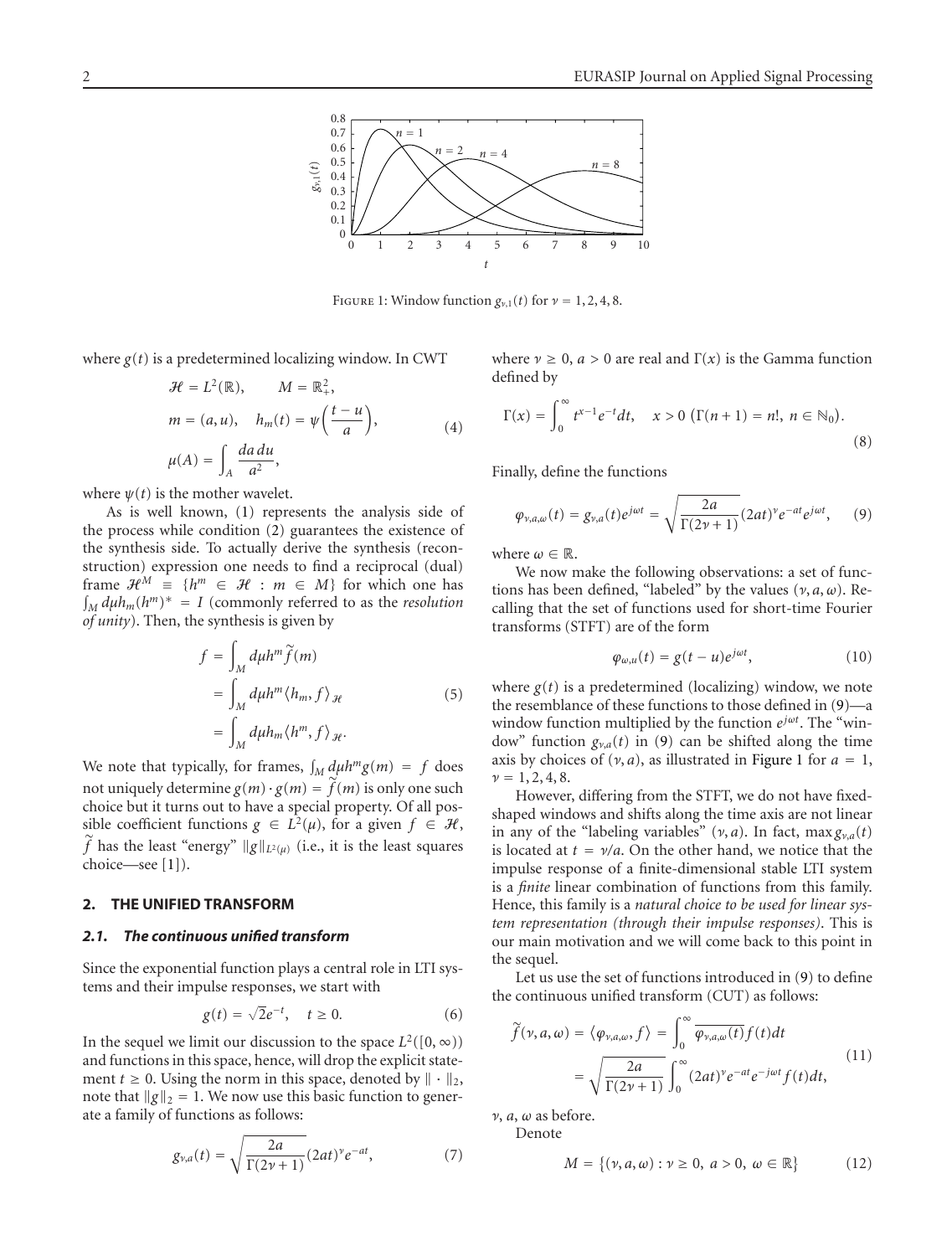<span id="page-2-0"></span>

FIGURE 2: The labeling sets for the CUT, UT, and their sampled versions. (a) CUT :  $M = \{ (v, a, \omega) \in \mathbb{R}^3 : v \ge 0, a > 0 \}$ . (b) UT :  $M_d$  $\{(n, a, \omega) \in \mathbb{Z} \times \mathbb{R}^2 : n \ge 0, a > 0\}$ . (c) Laplace :  $M_L = \{(0, a, \omega) \in 0 \times \mathbb{R}^2 : a \ge \varepsilon > 0\}$ . (d) Laguerre :  $M_{a_0} = \{(n, a_0, 0) \in \mathbb{Z} \times (a_0, 0) : n \ge 0\}$ . (e) Kautz:  $M_2 = \{(n, a_i, \omega_i) : n \in \mathbb{Z}, n \ge 0, i = 1, 2\}$ . (f) Hambo:  $M_2 = \{(n, a_i, \omega_i) : n \in \mathbb{Z}, n \ge 0, i = 1, ..., N\}$ .

as a labeling set (see Figure  $2(a)$ ) and define the measure

$$
\mu(A) = \iiint\limits_{(\nu,a,\omega)\in A} \frac{\nu e^{-\nu}}{a^2} d\nu da d\omega
$$
 (13)

for any set  $A \subseteq M$ . This measure enables integrating measurable functions  $F : M \to \mathbb{C}$ . With this, we can write

$$
\|g\|_{L^2(\mu)}^2 \equiv \iiint\limits_{(\nu,a,\omega)\in M} \frac{\nu e^{-\nu}}{a^2} |g(\nu,a,\omega)|^2 d\nu da d\omega.
$$
 (14)

Let  $L^2(\mu)$  be the set of all *g*'s such that  $||g||^2_{\mu} < \infty$ . Then  $L^2(\mu)$ is a Hilbert space with inner product given by

$$
\langle g_1, g_2 \rangle_{L^2(\mu)} = \int_0^\infty \int_0^\infty \int_{-\infty}^\infty \frac{\gamma e^{-\gamma}}{a^2} \overline{g_1(\gamma, a, \omega)} g_2(\gamma, a, \omega) \omega \, d\gamma \, da \, d\math> (15)
$$

which is the result of polarizing the norm in (14) (see [\[1,](#page-7-0) Theorem 1.12]).

We claim now that the set  $\{\varphi_{\nu,a,\omega}\}_{(\nu,a,\omega)\in M}$  as given in [\(9\)](#page-1-0) is a generalized frame in the space  $L^2([0,\infty))$ . First we note that the CUT equation, [\(18\)](#page-3-0), can be viewed as the syn-(9) is a generalized frame in the space  $L^2([0, \infty))$ . First we note that the CUT equation, (18), can be viewed as the synthesis side of the frame operation,  $f \mapsto \tilde{f}$ , as given in [\(1\)](#page-0-0) [\(Definition 1\)](#page-0-0). The second part follows directly from the following lemma.

**Lemma 1.** *For any*  $f \in L^2([0, \infty))$ <br> $||\tilde{f}||^2 = 2\pi$ 

$$
\left\| \widetilde{f} \right\|_{L^2(\mu)}^2 = 2\pi \| f \|_{2}^2. \tag{16}
$$

*Proof.* Using [\(11\)](#page-1-0) and (14) we have p<sub>re</sub><br>|| j  $\overline{a}$ 

$$
\left\| \int_{L^2(\mu)}^2 \right\|_{L^2(\mu)}^2
$$
\n
$$
= \int_0^\infty \int_0^\infty \int_0^\infty \frac{ve^{-\nu}}{a^2} \left| \int_0^\infty (v, a, \omega) \right|^2 d\omega \, dv \, da
$$
\n
$$
= \int_0^\infty \int_0^\infty \int_{-\infty}^\infty \frac{2a}{\Gamma(2\nu + 1)} \frac{ve^{-\nu}}{a^2} \left[ \int_0^\infty (2at)^{\nu} e^{-at} e^{j\omega t} \overline{f(t)} dt \right]
$$
\n
$$
\times \left[ \int_0^\infty (2at)^{\nu} e^{-at} e^{-j\omega \tau} f(\tau) d\tau \right] d\omega \, dv \, da
$$
\n
$$
= \int_0^\infty \int_0^\infty \int_0^\infty \int_0^\infty \frac{2a}{\Gamma(2\nu + 1)} \frac{ve^{-\nu}}{a^2} dv \, da (2at)^{\nu} (2at)^{\nu}
$$
\n
$$
\times e^{-a(t + \tau)} \overline{f(t)} f(\tau) dt \, d\tau
$$
\n
$$
\times \left[ \int_{-\infty}^\infty e^{j\omega(t - \tau)} d\omega \right]
$$
\n
$$
= 2\pi \int_0^\infty |f(t)|^2 dt \int_0^\infty \frac{2ve^{-\nu}}{\Gamma(2\nu + 1)} d\nu
$$
\n
$$
\times \int_0^\infty (2at)^{2\nu - 1} e^{-2at} 2t \, da
$$
\n
$$
= 2\pi \int_0^\infty |f(t)|^2 dt \int_0^\infty \frac{e^{-\nu} 2\nu \Gamma(2\nu)}{\Gamma(2\nu + 1)} d\nu
$$
\n
$$
= 2\pi \int_0^\infty |f(t)|^2 dt \int_0^\infty e^{-\nu} d\nu
$$
\n
$$
= 2\pi ||f||_2^2.
$$
\n(17)

Clearly, [\(2\)](#page-0-0) is satisfied with  $A = B = 2\pi$  (which makes the frame a *tight frame*). Next we prove the following.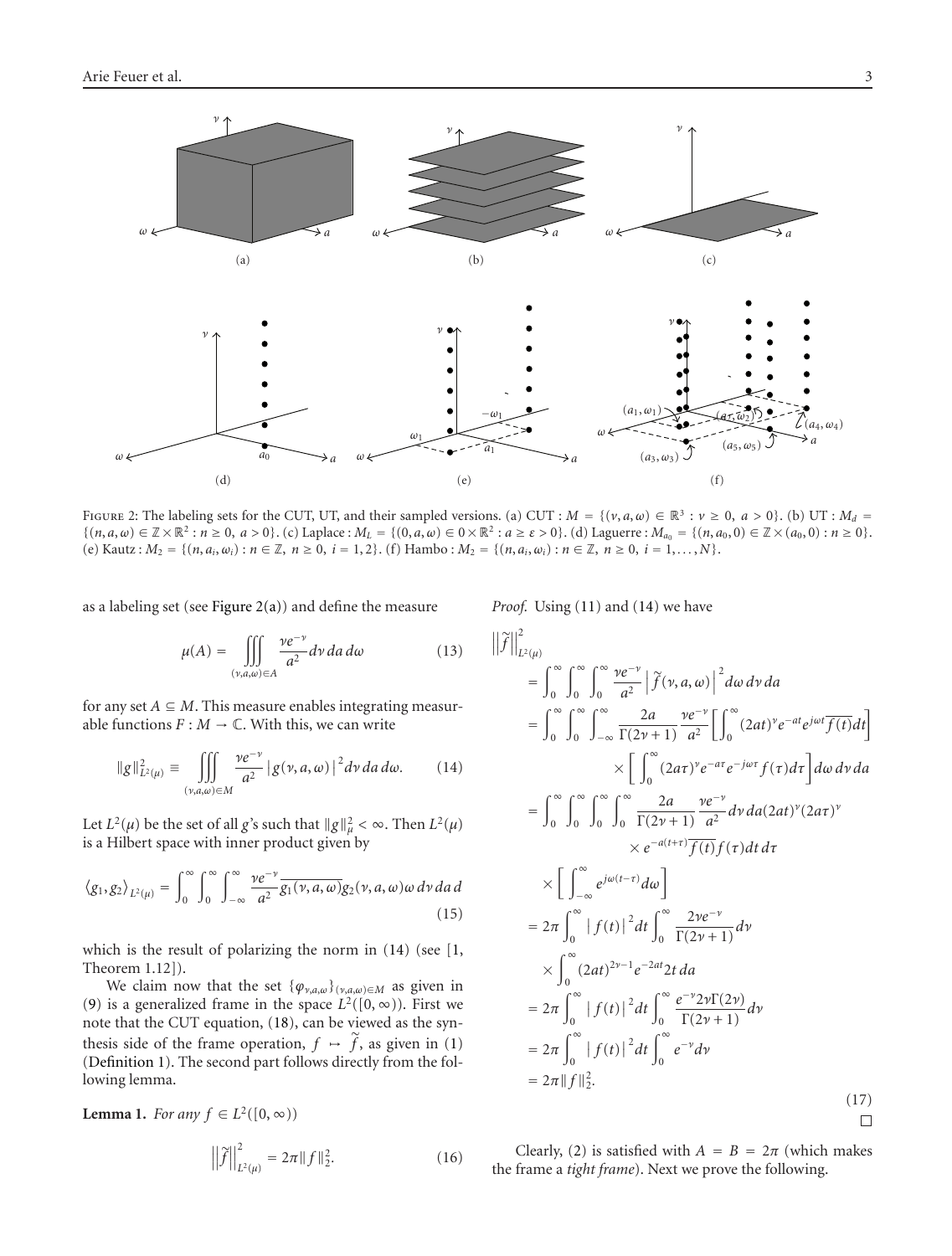<span id="page-3-0"></span>**Lemma 2.** For any 
$$
f \in L^2([0, \infty))
$$
  

$$
f(t) = \frac{1}{2\pi} \int_{-\infty}^{\infty} \int_0^{\infty} \int_0^{\infty} \frac{\gamma e^{-\gamma}}{a^2} \widetilde{f}(\gamma, a, \omega) \varphi_{\gamma, a, \omega}(t) d\gamma d a d\omega.
$$
(18)

*Proof.* Follows directly from [Lemma 1](#page-2-0) and [\[8](#page-7-0)]. П

[Lemma 2](#page-2-0) is in fact the synthesis side of the frame op-*Proof.* Follows directly from Lemma 1 and [8]. <br>
Lemma 2 is in fact the synthesis side of the frame operation,  $\tilde{f} \rightarrow f$  and can also be viewed as the inverse CUT (ICUT).

We have defined a set of functions and showed that it is a (generalized) frame in  $L^2([0,\infty))$ . This frame is labeled by the continuous set *M*. It is thus, hardly surprising to find out that we can generate various subsets of this frame which are still (generalized) frames in  $L^2([0, \infty))$ . In fact, as we will show shortly, some of these subsets/frames result in wellknown transforms. Basically, these subsets will be chosen by a variety of sampling patterns in the labeling (transform) domain quite similar to the way one gets DWT from CWT. A similar idea can be found in, for example, [\[10\]](#page-7-0).

#### *2.2. Generalized (sub) frames related to the CUT*

### *2.2.1. The unified transform*

Let us consider the same functions with a labeling set  $M_d$  = {(*n*, *a*, *ω*): 0 ≤ *n* ∈ Z, *a* > 0, *w* ∈ ℝ} ⊂ *M* (see [Figure 2\(b\)\)](#page-2-0).<br>We define the measure on this set by<br> $\mu_d(A) = \sum \left[ \int \frac{ne^{-n}}{a^2} da \, d\omega \right]$  (19) We define the measure on this set by

$$
\mu_d(A) = \sum_{(n,a,\omega)\in A} \iint_{a^2} \frac{ne^{-n}}{a^2} da \, d\omega \tag{19}
$$

resulting in modified definitions of the norm and inner prodresulting in modified definition<br>uct in the "transform" domain<br> $||g(n, a, \omega)||_{L^2(\mu_d)} = \sum_{n=1}^{\infty} \int_{a}^{\infty}$ 

$$
||g(n, a, \omega)||_{L^2(\mu_d)} = \sum_{n=0}^{\infty} \int_{-\infty}^{\infty} \int_{0}^{\infty} \frac{ne^{-n}}{a^2} |g(n, a, \omega)|^2 da d\omega,
$$
  

$$
\langle g_1, g_2 \rangle_{L^2(\mu_d)} = \sum_{n=0}^{\infty} \int_{-\infty}^{\infty} \int_{0}^{\infty} \frac{ne^{-n}}{a^2} \overline{g_1(n, a, \omega)} g_2(n, a, \omega) da d\omega.
$$
 (20)

The corresponding analysis equation, referred to as the *unified transform (UT)*, is then given by The corresponent *fied transform*<br> $\widetilde{f}(n, a, \omega) = \langle a, a \rangle$  $\eta$ 

$$
\tilde{f}(n, a, \omega) = \langle \varphi_{n, a, \omega}, f \rangle
$$
\n
$$
= \sqrt{\frac{2a}{\Gamma(2n+1)}} \int_0^\infty (2at)^n e^{-at} e^{-j\omega t} f(t) dt \qquad (21)
$$

and the synthesis, or the *inverse UT (IUT)*, by

$$
f(t) = \int_M d\mu_d \langle \varphi_{n,a,\omega}, f \rangle \varphi_{n,a,\omega}
$$
  
= 
$$
\frac{1 - e^{-1}}{2\pi} \sum_{n=0}^{\infty} \int_{-\infty}^{\infty} \int_0^{\infty} \frac{n e^{-n}}{a^2} \widetilde{f}(n, a, \omega) \varphi_{n,a,\omega}(t) da d\omega.
$$
 (22)

Note that the UT results from sampling the CUT in the *ν* di-Note that the UT results from sampling the CUT in the  $\nu$  directions. Namely,  $\widetilde{f}(n, a, \omega) = \widetilde{f}(\nu, a, \omega)|_{\nu=n}$ . From (20)–(22) it can be shown (quite similarly to the proof in [Lemma 1\)](#page-2-0) that the set  $\{\varphi_{n,a,\omega}\}_{(n,a,\omega)\in M_d}$  is again a generalized, tight frame with frame bounds  $A = B = 2\pi/(1 - e^{-1})$ .

The main thrust of our discussion is the UT but, before discussing its properties we further "sample" the CUT (or, equivalently, choose various subsets of  $\{\varphi_{\nu,a,\omega}\}\)$  and show that a number of well-known transforms result from this process.

#### *2.2.2. Laplace transform*

Let us consider now the same functions given by [\(9\)](#page-1-0) with the restriction  $\nu = 0$ , resulting in the labeling set  $M_L$  $\{(0, a, \omega) : a > 0, \omega \in \mathbb{R}\} \subset M$  (see [Figure 2\(c\)\)](#page-2-0). Then we readily note that -

$$
\frac{1}{\sqrt{2a}}\widetilde{f}(0,a,\omega)=\frac{1}{\sqrt{2a}}\langle\varphi_{0,a,\omega},f\rangle=\int_0^\infty f(t)e^{-(a+j\omega)t}dt\tag{23}
$$

which is the definition of the (one-sided) Laplace transform (where  $s = a + j\omega$  is the Laplace variable and since we assumed  $f \in L^2([0,\infty))$ ,  $a > 0$  guarantees that we are always in the region of convergence). As we well know the inverse Laplace transform is (using our notation) (1*/*(2*π e* assumed *f* ∈ *L*<sup>2</sup>({0, ∞)), *a* > 0 guarantees that always in the region of convergence). As we well the inverse Laplace transform is (using our notation)  $\overline{2a_0}$ ))  $\int_{-\infty}^{\infty} \tilde{f}(0, a_0, \omega) e^{a_0 t} e^{j\omega t} d\omega$ know the in<br>  $(1/(2\pi\sqrt{2a_0}))$ <br>
uses only  $\tilde{f}$ uses only  $\tilde{f}(0, a_0, \omega)$  and reconstructs with the functions  $(e^{a_0t}e^{j\omega t}/(2\pi\sqrt{2a_0}))$  which are not in  $L^2([0,\infty))$ . It is thus, hardly surprising that the set of functions labeled by *ML* is uses only  $\hat{f}(0, a_0, \omega)$  and reconstructs with the functions  $(e^{a_0 t}e^{j\omega t}/(2\pi\sqrt{2a_0}))$  which are not in  $L^2([0, \infty))$ . It is thus, hardly surprising that the set of functions labeled by  $M_L$  is not a frame. In fact, hardly surprising that the set of functions labeled by  $M_L$  is<br>not a frame. In fact, taking  $\mu_L(A) = \int_{(a,\omega)\in A} (da \, d\omega/a^2)$  it can<br>be shown that  $\|\tilde{f}(0, a, \omega)\|$  does not have an upper bound. It is however interesting to note that while it is not a frame it does have a reciprocal (dual) set of functions in  $L^2([0,\infty))$ . This is presented in the following lemma.

**Lemma 3.** *The set of functions*  $\{(1/2\pi\sqrt{2})\varphi_{1,a,\omega}\}\)$  *is reciprocal (biorthogonal) to* {*ϕ*0,*a*,*ω*}*.*

*Proof.* With  $\varphi_{0,a,\omega}^*$  denoting the adjoint of  $\varphi_{0,a,\omega}$ , by [\(9\)](#page-1-0) we have have

$$
\int_{M_L} \frac{1}{2\pi\sqrt{2}} \varphi_{1,a,\omega} \varphi_{0,a,\omega}^* d\mu_L \Big] f(t)
$$
\n
$$
= \frac{1}{2\pi\sqrt{2}} \int_0^\infty \int_{-\infty}^\infty \frac{da \, d\omega}{a^2} [\sqrt{a}(2at)e^{-at}e^{j\omega t}]
$$
\n
$$
\times [\sqrt{2a} \int_0^\infty e^{-ar}e^{-j\omega\tau} f(\tau) d\tau]
$$
\n
$$
= \int_0^\infty d\tau f(\tau) \int_0^\infty 2te^{-a(t+\tau)} da \Big[ \frac{1}{2\pi} \int_{-\infty}^\infty e^{j\omega(t-\tau)} d\omega \Big]
$$
\n
$$
= \int_0^\infty d\tau f(\tau) \int_0^\infty 2te^{-a(t+\tau)} \delta(\tau - t) da
$$
\n
$$
= f(t) \int_0^\infty 2te^{-2at} da
$$
\n
$$
= f(t).
$$
\n(24)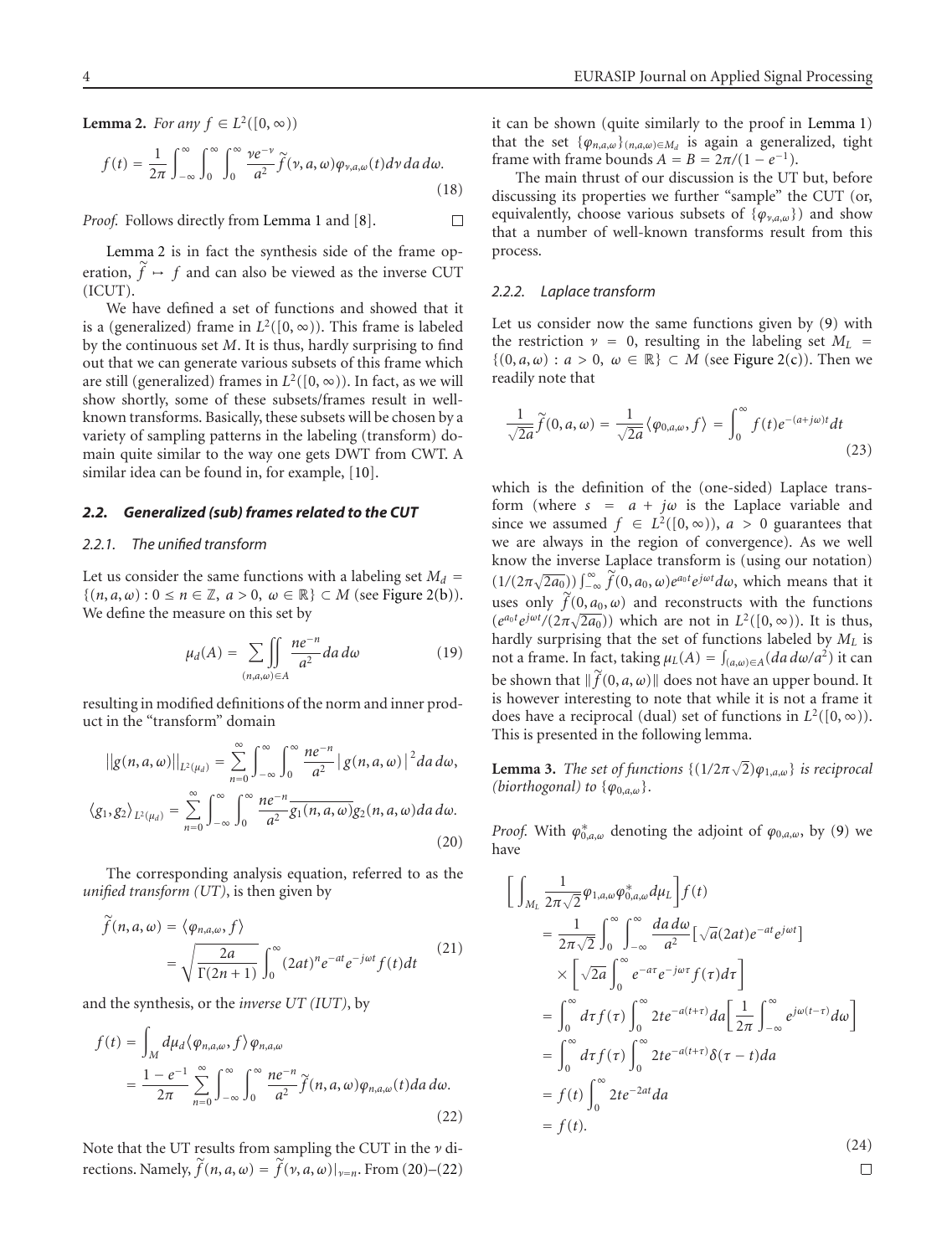This leads to the following reconstruction formula of *f* (*t*) from  $\tilde{f}$  (0, *a*, *ω*):

from 
$$
f(0, a, \omega)
$$
:  
\n
$$
f(t) = \frac{1}{2\pi\sqrt{2}} \int_0^\infty \int_{-\infty}^\infty \frac{da \, d\omega}{a^2} \varphi_{1, a, \omega}(t) \tilde{f}(0, a, \omega) \qquad (25)
$$

which, in light of the observation [\(23\)](#page-3-0) can be viewed as an inverse Laplace transform for functions in  $L^2([0, \infty))$ .

### *2.2.3. Fourier transform*

Clearly, from [\(23\)](#page-3-0), we have that  $((1/\sqrt{2}))$ 2.2.3. Fourier transform<br>Clearly, from (23), we have that  $((1/\sqrt{2a})\widetilde{f}(0, a, \omega))|_{a=0}$  is the Fourier transform of *f*. It is well known that for the resulting Fourier integral to exist, *f* has to satisfy the condition  $\int_0^\infty |f(t)| < \infty$ . Furthermore, we can then readily see (since for  $n \in \mathbb{N}$ ,  $\Gamma(n+1) = n!$ ) that

$$
\sum_{n=0}^{\infty} \frac{\sqrt{\Gamma(2n+1)}}{2^n \Gamma(n+1)} \frac{1}{\sqrt{2a}} \widetilde{f}(n, a, \omega)
$$
  

$$
= \sum_{n=0}^{\infty} \frac{2^{-n}}{n!} \int_{0}^{\infty} (2at)^n e^{-at} e^{-j\omega t} f(t) dt
$$
  

$$
= \int_{0}^{\infty} e^{-at} e^{-j\omega t} f(t) \sum_{n=0}^{\infty} \frac{(at)^n}{n!} dt
$$
  

$$
= \int_{0}^{\infty} e^{-at} e^{-j\omega t} f(t) e^{at}
$$
  

$$
= \int_{0}^{\infty} e^{-j\omega t} f(t) dt.
$$
 (26)

In our derivation above we have exchanged the order of integration and summation. This is justified by using Fubini's In our derivation above we have exchanged the order of tegration and summation. This is justified by using Fub theorem (see, e.g., [\[11\]](#page-7-0)) and the fact that  $\int_0^\infty |f(t)| < \infty$ .

#### *2.2.4. Laguerre functions*

Let us now fix both the *a* and  $\omega$  variables to  $a = a_0 > 0$ and  $\omega = 0$ , respectively, and consider the labeling set  $M_{a_0}$  =  $\{(n, a_0, 0), 0 \le n \in \mathbb{Z}\} \subset M$ . Then the resulting set of functions, { $\varphi_{k,a_0,0}(t)$ ,  $k \in \mathbb{N}_0$ }, when taken through the Gram-Schmidt orthogonalization procedure (see (28) below), gives the well-known Laguerre orthonormal basis { $\mathcal{L}_r(t)$ ,  $r \in \mathbb{N}_0$ } in  $L^2([0, \infty))$ .

The Laguerre functions are characterized by a fixed pole 

$$
a_0
$$
 and have the form  
\n
$$
\mathcal{L}_r(t) = \sqrt{2a_0} \sum_{n=0}^r (-1)^n \binom{r}{n} \frac{(2a_0 t)^n}{n!} e^{-a_0 t}, \quad r = 0, 1, 2, \dots,
$$
\n(27)

and it can be shown that  $\langle \mathcal{L}_r, \mathcal{L}_m \rangle = \delta_{(r-m)}$  (Kronecker delta).

These functions can be written as a finite linear combination of the frame functions [\(9\)](#page-1-0) and vice versa as stated in the following lemma.

**Lemma 4.** *Let*  $\mathcal{L}_r(t)$  *be the Laguerre functions (given in (27)).*<br> *Then*<br>  $\mathcal{L}_r(t) = \sum_{r=1}^{r} \alpha(r, k) \varphi_{k, a_0, 0}(t),$ *Then*

$$
\mathcal{L}_r(t) = \sum_{k=0}^r \alpha(r, k) \varphi_{k, a_0, 0}(t),
$$
\n
$$
\varphi_{r, a_0, 0}(t) = \sum_{k=0}^r \beta(r, k) \mathcal{L}_k(t),
$$
\n
$$
\sum_{k=n}^r \alpha(k, n) \beta(r, k) = \delta_{(n-r)},
$$
\n(29)

*where the coefficients*  $α(r, k)$ *,*  $β(r, k)$ *,*  $0 \le r$ *,*  $k \in \mathbb{Z}$  *are defined* by *by*

$$
\alpha(r,k) = \begin{cases}\n(-1)^k \binom{r}{k} \frac{\sqrt{\Gamma(2k+1)}}{k!} & \text{for } k \le r, \\
0 & \text{otherwise,} \\
\beta(r,k) = \begin{cases}\n(-1)^k \binom{r}{k} \frac{r!}{\sqrt{\Gamma(2r+1)}} & \text{for } k \le r, \\
0 & \text{otherwise.} \n\end{cases}\n\end{cases}
$$
\n(30)

*Proof.* Equation (28) follows immediately from (27) and (30). Using (30) we get

 $\bar{\mathbf{z}}$ 

$$
\sum_{k=n}^{r} \alpha(k,n)\beta(r,k)
$$
\n
$$
= \sum_{k=n}^{r} (-1)^{k-n} {k \choose n} {r \choose k} \frac{r! \sqrt{\Gamma(2n+1)}}{\sqrt{\Gamma(2r+1)}n!}
$$
\n
$$
= \frac{(r!)^{2} \sqrt{\Gamma(2n+1)}}{(n!)^{2} \sqrt{\Gamma(2r+1)}} \sum_{k=n}^{r} (-1)^{k-n} \frac{1}{(k-n)!(r-k)!}
$$
\n
$$
= \frac{(r!)^{2} \sqrt{\Gamma(2n+1)}}{(r-n)!(n!)^{2} \sqrt{\Gamma(2r+1)}} \sum_{k=0}^{r-n} (-1)^{k} \frac{(r-n)!}{k!(r-n-k)!}
$$
\n
$$
= \frac{(r!)^{2} \sqrt{\Gamma(2n+1)}}{(r-n)!(n!)^{2} \sqrt{\Gamma(2r+1)}} (1-1)^{r-n}
$$
\n
$$
= \delta_{(n-r)}
$$
\n(31)

which completes the proof of (29). Then, using this and (28) we readily get

$$
\sum_{k=0}^{r} \beta(r,k) \mathcal{L}_k(t) = \sum_{k=0}^{r} \beta(r,k) \sum_{m=0}^{k} \alpha(k,m) \varphi_{m,a_0,0}
$$
\n
$$
= \sum_{m=0}^{r} \varphi_{m,a_0,0} \sum_{k=0}^{r} \alpha(k,m) \beta(r,k)
$$
\n
$$
= \sum_{m=0}^{r} \varphi_{m,a_0,0} \sum_{k=m}^{r} \alpha(k,m) \beta(r,k)
$$
\n
$$
= \sum_{m=0}^{r} \varphi_{m,a_0,0} \delta_{(r-m)}
$$
\n
$$
= \varphi_{r,a_0,0}
$$
\n(32)

which completes the proof of the lemma.

 $\Box$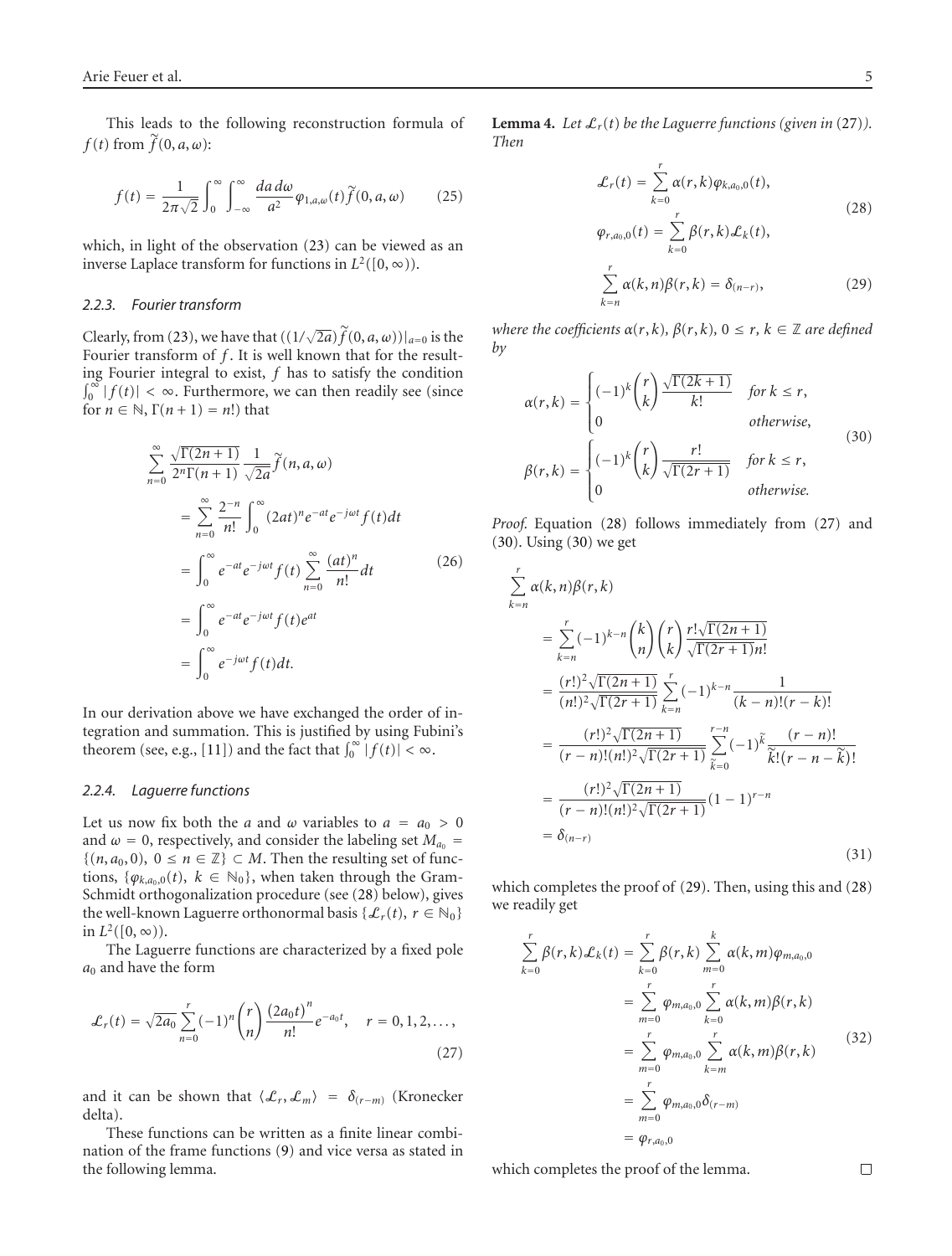<span id="page-5-0"></span>With these relations we can create the reciprocal (dual) set for  $\{\varphi_{k,a_0,0}(t), k \in \mathbb{N}_0\}$ , as is stated next.

**Lemma 5.** Define the functions 
$$
\varphi^{k,a_0,0}(t)
$$
,  $0 \le k \in \mathbb{Z}$ , by  
\n
$$
\varphi^{k,a_0,0}(t) = \sum_{m=k}^{\infty} \alpha(m,k) \sum_{l=0}^{m} \alpha(m,l) \varphi_{l,a_0,0}(t)
$$
\n
$$
= \sum_{m=k}^{\infty} \alpha(m,k) \mathcal{L}_m(t).
$$
\n(33)

*Then,*  $\{\varphi^{k, a_0, 0}\}_{k=0}^{\infty}$  *and*  $\{\varphi_{k, a_0, 0}\}_{k=0}^{\infty}$  *are biorthogonal in the*<br>  $\langle \varphi^{k, a_0, 0}, \varphi_{n, a_0, 0} \rangle = \delta_{(k-n)}$ . (34) *sense that*

$$
\left\langle \varphi^{k,a_0,0},\varphi_{n,a_0,0}\right\rangle =\delta_{(k-n)}.\tag{34}
$$

*Proof.* By substitution of (33) we get

By substitution of (33) we get  
\n
$$
\left\langle \varphi^{k,a_0,0}, \varphi_{n,a_0,0} \right\rangle = \sum_{m=k}^{\infty} \alpha(m,k) \left\langle \mathcal{L}_m, \varphi_{n,a_0,0} \right\rangle. \tag{35}
$$

Then

en  
\n
$$
\left\langle \varphi^{k,a_0,0}, \varphi_{n,a_0,0} \right\rangle = \sum_{m=k}^{\infty} \alpha(m,k) \left\langle \mathcal{L}_m, \sum_{l=0}^n \beta(n,l) \mathcal{L}_l \right\rangle
$$
\n
$$
= \sum_{m=k}^{\infty} \alpha(m,k) \sum_{l=0}^n \beta(n,l) \delta_{l-m}
$$
\n
$$
= \sum_{m=k}^{\infty} \alpha(m,k) \beta(n,m) \tag{36}
$$
\n
$$
= \sum_{m=k}^n \alpha(m,k) \beta(n,m)
$$
\n
$$
= \delta_{(k-n)}
$$

which completes the proof.

Lemma 5 and the observation that  $\{\varphi^{k, a_0, 0}\}_{k=0}^{\infty}$  span *L*<sup>2</sup>([0, ∞)), naturally lead to the reconstruction (synthesis or<br>inverse transform)<br> $f(t) = \sum_{n=0}^{\infty} \left\langle \varphi_{k,a_0,0}, f \right\rangle \varphi^{k,a_0,0}(t)$ inverse transform)

$$
f(t) = \sum_{k=0}^{\infty} \left\langle \varphi_{k,a_0,0}, f \right\rangle \varphi^{k,a_0,0}(t)
$$
  
= 
$$
\sum_{k=0}^{\infty} \widetilde{f}(k,a_0,0) \varphi^{k,a_0,0}(t).
$$
 (37)

## *2.2.5. Hambo transform and the Kautz result*

In this section we extend the label set which led to the Laguerre functions by considering a finite set of pairs  $(a_i, \omega_i)$ and define  $M_2 = \{(n, a_i, \omega_i): 0 \le n \in \mathbb{Z}, 1 \le i \le N\}$  where for every  $\omega_j \neq 0$  we have  $(n, a_j, \omega_j) \in M_2 \Leftrightarrow (n, a_j, -\omega_j) \in$ *M*2. The corresponding set can be viewed as a union of *N* sets  $M_{a_0}$  of the previous subsection. By ordering the set so that the *k*th function is such that  $k = nN + i$  and then orthogonalizing one gets the Hambo basis which corresponds to the Hambo transform. The case with  $N = 2$  is known in the literature as the Kautz functions (see, e.g., [\[2\]](#page-7-0)).

It is interesting to note that if the orthogonalization is carried out along each *i* separately, one gets *N* orthonormal bases. The union of these bases is known to be a (tight) frame with bound equal to *N*.

An alternative choice of subset of functions can be generated when we let  $N \to \infty$  in the above  $M_2$  but *n* may be finite. This includes any general sampling pattern of the original labeling set *M*. Whether the resulting set of functions is indeed a (generalized) frame or not is very closely related to the result of Kautz and the condition derived by Szas (see, e.g., in  $[12]$  $[12]$ ).

## **3. PROPERTIES OF THE UNIFIED TRANSFORM**

As stated earlier, our main interest is in the unified transform<br>
(UT). We recall its definition<br>  $\tilde{f}(n, a, \omega) = \langle \varphi_{n, a, \omega}, f \rangle$ (UT). We recall its definition

$$
\widetilde{f}(n, a, \omega) = \langle \varphi_{n, a, \omega}, f \rangle
$$
\n
$$
= \sqrt{\frac{2a}{\Gamma(2n+1)}} \int_0^\infty (2at)^n e^{-at} e^{-j\omega t} f(t) dt \qquad (38)
$$

and the inverse transform is given by (22):  
\n
$$
f(t) = \frac{1 - e^{-1}}{2\pi} \sum_{n=0}^{\infty} \int_{0}^{\infty} \int_{0}^{\infty} da \, d\omega \frac{ne^{-n}}{a^2} \widetilde{f}(n, a, \omega) \varphi_{n, a, \omega}(t).
$$
\n(39)

In the next lemma we summarize some of its properties.

**Lemma 6.** *The unified transform has the following properties.* -(1) *Time derivative: let*  $f_1(t) = \frac{df(t)}{dt}$ , then *f***<sub>1</sub> (***n i f*<sub>1</sub>(*t*) *f*<sub>1</sub>(*t*) *f*<sub>1</sub>(*t*) *f*<sub>1</sub>(*t*) *f*<sub>1</sub>(*t*) *f*<sub>1</sub>(*t*) *f*<sub>1</sub>(*t*) *f*<sub>1</sub>(*t*) *f*<sub>1</sub>(*t*) *f*<sub>1</sub>(*t*) *f*<sub>1</sub>(*t*) *f*<sub>1</sub>(*t*) *f*<sub>1</sub>(*t*) *f*<sub>1</sub>(*t*) *f*<sub>1</sub>(*t*) *f*<sub>1</sub>(*t*) *f*<sub>1</sub>(*t*)

$$
\widetilde{f}_1(0, a, \omega) = (a + j\omega)\widetilde{f}(0, a, \omega) - \sqrt{2a}f(0), \qquad (40)
$$

 $\Box$ 

and for 
$$
n \ge 1
$$
,  
\n
$$
\widetilde{f}_1(n, a, \omega) = (a + j\omega) \widetilde{f}(n, a, \omega) - a \sqrt{\frac{2n}{2n - 1}} \widetilde{f}(n - 1, a, \omega).
$$
\n(41)

(2) *Time shift: let*  $f_1(t) = f(t - T)$ *, then* 

$$
\widetilde{f}_1(n, a, \omega)
$$
\n
$$
= e^{-T(a+j\omega)} \sum_{m=0}^n {n \choose m} (2aT)^{n-m} \sqrt{\frac{\Gamma(2m+1)}{\Gamma(2n+1)}} \widetilde{f}(m, a, \omega).
$$
\n(42)\n
$$
(3) Convolution: let \ y(t) = g(t) * u(t) = \int_0^\infty g(\sigma) u(t - \sigma) d\sigma, then
$$
\n
$$
\widetilde{y}(n, a, \omega) = \sum_{m=0}^n {n \choose m} \sqrt{\frac{\Gamma(2m+1)\Gamma(2(n-m)+1)}{2\Gamma(2m+1)\Gamma(2(n-m)+1)}}
$$

*σ*)*dσ, then*

$$
d\sigma, \text{ then}
$$
\n
$$
\widetilde{\gamma}(n, a, \omega) = \sum_{m=0}^{n} {n \choose m} \sqrt{\frac{\Gamma(2m+1)\Gamma(2(n-m)+1)}{2a\Gamma(2n+1)}} \times \widetilde{u}(m, a, \omega) \widetilde{g}(n-m, a, \omega). \tag{43}
$$

*Note that if a normalized version of the transform is defined as*

$$
\hat{y}(n, a, \omega) = \frac{\sqrt{\Gamma(2n+1)}}{n!} \tilde{y}(n, a, \omega),
$$
\n(44)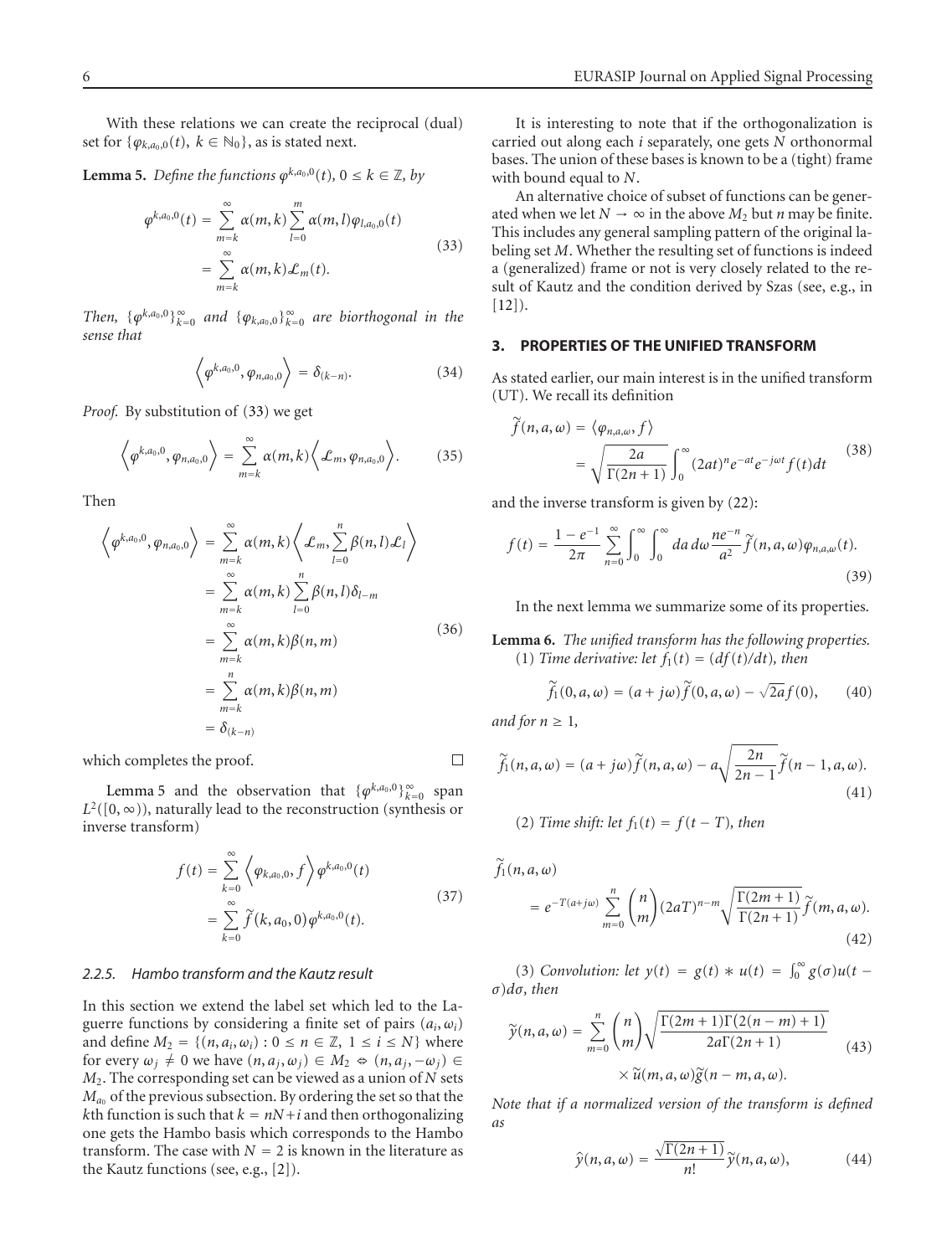(43) can be rewritten as  
\n
$$
\hat{y}(n, a, \omega) = \frac{1}{\sqrt{2a}} \sum_{m=0}^{n} \hat{g}(n - m, a, \omega) \hat{u}(m, a, \omega)
$$
\n(45)

*which is clearly a linear convolution along the n-axis.* !

(d) Derivative with respect to 
$$
\omega
$$
:  
\n
$$
\frac{\partial \widetilde{f}(n, a, \omega)}{\partial \omega} = \frac{1}{\sqrt{2}aj} \sqrt{(2n+1)(n+1)} \widetilde{f}(n+1, a, \omega). \quad (46)
$$

(5) Derivative with respect to a:  
\n
$$
\frac{\partial \widetilde{f}(n, a, \omega)}{\partial a} = \frac{1}{a} \left( n + \frac{1}{2} \right) \widetilde{f}(n, a, \omega) - \frac{1}{\sqrt{2}a} \sqrt{(2n+1)(n+1)} \widetilde{f}(n+1, a, \omega).
$$
\n(47)

# *3.1. LTI system representation in the transform domain*

To simplify our discussion we restrict ourselves to singleinput single-output (SISO) LTI systems. We next investigate what form an LTI system takes on in the transform domain. As is well known, there are a number of equivalent LTI system representations (convolution, differential equations, state space, etc.). We could start with any of them and show the equivalence of the results in the transform domain. However, we feel it will suffice to investigate one of them and we chose the state space representation.

Consider the SISO LTI system given by

$$
\frac{d}{dt}x(t) = Ax(t) + Bu(t), \qquad x(0) = x_0,
$$
  

$$
y(t) = Cx(t) + Du(t), \qquad (48)
$$

where  $x(t) \in \mathbb{R}^L$ . Applying the transform  $((21))$  $((21))$  $((21))$  on both sides and using property (1) of [Lemma 6](#page-5-0) we can show that the transforms of the input and the output satisfy the following difference equations for  $n \ge 0$ :<br>  $(a + j\omega)\tilde{x}(0, a, \omega) - \sqrt{2a}x(0) = A\tilde{x}$ (0, *a*, *ω*) + *B* $\widetilde{u}$  $\ddot{\phantom{a}}$ 

$$
(a + j\omega)\tilde{x}(0, a, \omega) - \sqrt{2a}x(0) = A\tilde{x}(0, a, \omega) + B\tilde{u}(0, a, \omega),
$$
  

$$
(a + j\omega)\tilde{x}(n + 1, a, \omega) - a\sqrt{\frac{2n + 2}{2n + 1}}\tilde{x}(n, a, \omega)
$$
  

$$
= A\tilde{x}(n + 1, a, \omega) + B\tilde{u}(n + 1, a, \omega).
$$
 (49)

Substituting  
\n
$$
\widetilde{X}(n, a, \omega) = \frac{\widetilde{x}(n, a, \omega) - ((a + j\omega)I - A)^{-1}B\widetilde{u}(n, a, \omega)}{d_n},
$$
\n
$$
\widetilde{U}(n, a, \omega) = \frac{\widetilde{u}(n, a, \omega)}{d_n},
$$
\n
$$
\widetilde{Y}(n, a, \omega) = \frac{\widetilde{y}(n, a, \omega)}{d_n},
$$
\n(50)

where

$$
d_n = \frac{2^n \Gamma(n+1)}{\sqrt{\Gamma(2n+1)}},\tag{51}
$$

we get the discrete time state space form  
\n
$$
\widetilde{X}(n+1, a, \omega) = \widetilde{A}(a, \omega) \widetilde{X}(n, a, \omega) + \widetilde{B}(a, \omega) \widetilde{U}(n, a, \omega),
$$
\n
$$
\widetilde{Y}(n, a, \omega) = \widetilde{C}(a, \omega) \widetilde{X}(n, a, \omega) + \widetilde{D}(a, \omega) \widetilde{U}(n, a, \omega),
$$
\n(52)

where

$$
\widetilde{A}(a,\omega) = a((a+j\omega)I - A)^{-1},
$$
  
\n
$$
\widetilde{B}(a,\omega) = a((a+j\omega)I - A)^{-2}B,
$$
  
\n
$$
\widetilde{C}(a,\omega) = C,
$$
  
\n
$$
\widetilde{D}(a,\omega) = D + C((a+j\omega)I - A)^{-1}B,
$$
\n(53)

 $^{\circ}$ 

and initial conditions  
\n
$$
\widetilde{X}(0, a, \omega) = \widetilde{x}(0, a, \omega) - ((a + j\omega)I - A)^{-1}B\widetilde{u}(0, a, \omega)
$$
\n
$$
= \sqrt{2a}((a + j\omega)I - A)^{-1}x_0.
$$
\n(54)

*Remark 1.* When we restrict the labeling set to  $M_2$  (see [Section 2.2.5\)](#page-5-0) the results above are in agreement with the results in [\[13](#page-7-0)] regarding the Hambo transform.

# **4. COMMENTS REGARDING THE USE OF UT FOR SYSTEM IDENTIFICATION**

We wish to stress here, again, the important potential for system identification we see in representing a function in  $L^2([0, \infty))$ , using the (generalized) frame  $\{\varphi_{n,a,\omega}\}_{(n,a,\omega)\in M_d}$ . It stems from the observation that the impulse response of every finite-dimensional stable LTI system has a finite representation in this set. More specifically, as is well known, the impulse response of every *N*-dimensional stable LTI system<br>
can be written as<br>  $h(t) = \sum_{n=1}^{N} \sum_{i=1}^{N_i-1} c_{i,n} t^n e^{(-a_i+j\omega_i)},$  (55) can be written as

$$
h(t) = \sum_{i=1}^{I} \sum_{n=0}^{N_i - 1} c_{i,n} t^n e^{(-a_i + j\omega_i)},
$$
 (55)  
where  $N = \sum_{i=1}^{I} N_i$  is the system dimension and  $\{(-a_i +$ 

 $j\omega_i$ ) ${}_{i=1}^I$  are the system distinct poles (each with respective repetition of *N<sub>i</sub>*). Then, clearly<br>  $h(t) = \sum_{i=1}^{N_i-1} h(t)$ 

Then, clearly  
\n
$$
h(t) = \sum_{i=1}^{I} \sum_{n=0}^{N_i - 1} \widetilde{c}_{i,n} \varphi_{n,a_i,\omega_i}(t).
$$
\n(56)

The UT we defined is only one (out of infinitely many) possible representations of a given signal in this frame. It can be shown to be optimal in the least square sense. Namely, of all functions  $g(n, a, \omega)$  which are representations of a given be shown to be optimal in the least square sense. Namely, of all functions  $g(n, a, \omega)$  which are representations of a given function  $f$  in this frame,  $\tilde{f}$  is the one with least energy (see for more detail [\[1](#page-7-0)]). However, in order to find the sparsest representation, a different optimization criterion will be needed. Specifically, for a function such as  $h(t)$  above, we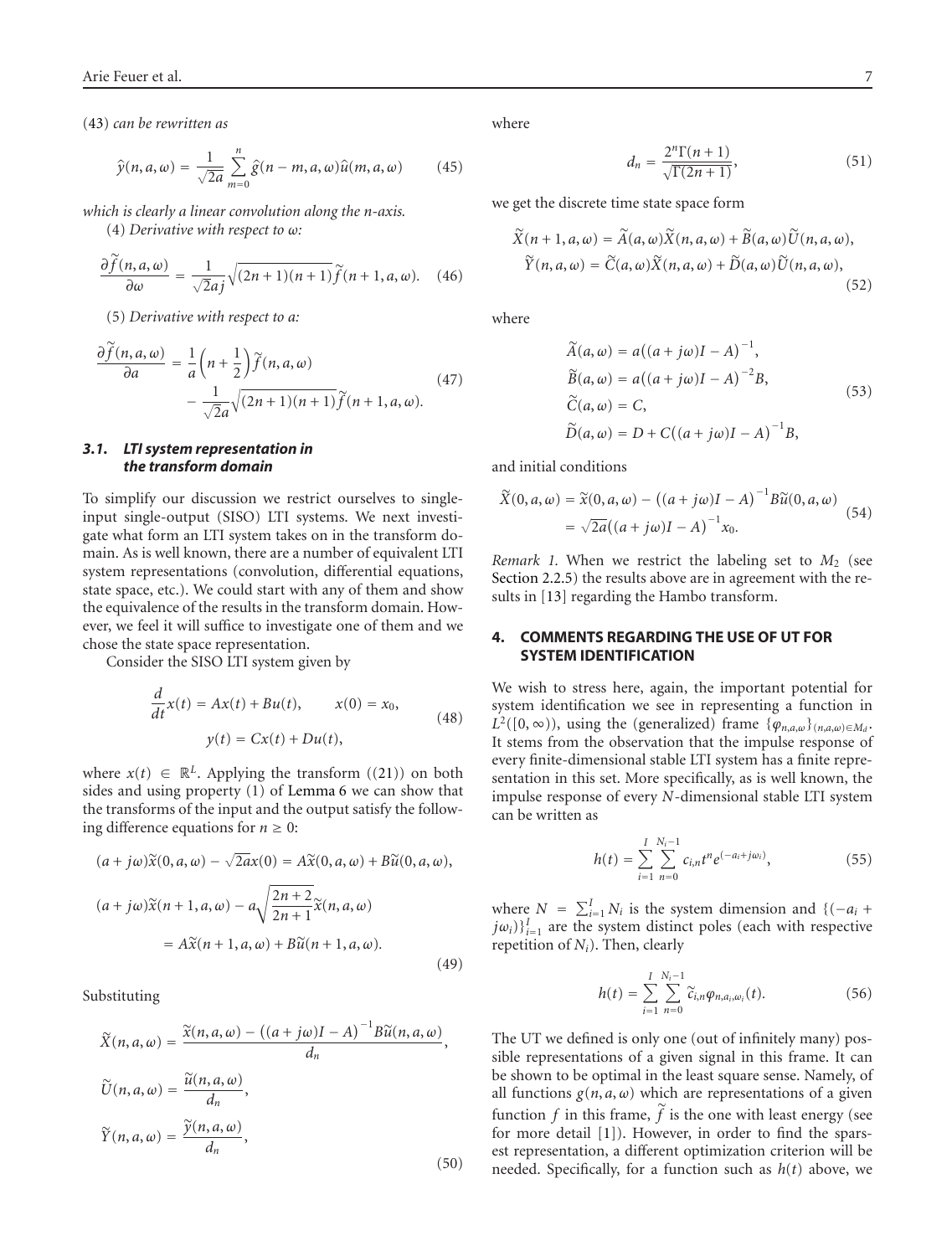<span id="page-7-0"></span>know that there exists a finite representation (readily observed to be unique!) and we would like to have an optimization criterion which will render this particular representation as its optimum. This particular problem is of much interest and has generated, in finite-dimensional spaces, many published results (see, e.g., [14, 15]).

We are currently investigating the possibilities of using different optimization criteria to generate different representations in the transform domain. Specifically, we are currently testing the possibilities of using  $L<sup>1</sup>$  norms in order to generate the sparsest representations.

A very relevant observation is summarized in the following lemma.

**Lemma 7.** *Consider the function*

$$
g(t) = \varphi_{l,\sigma,\Omega}(t) \left( = \sqrt{\frac{2\sigma}{\Gamma(2l+1)}} (2\sigma t)^l e^{(-\sigma + j\Omega)t} \right) \tag{57}
$$

*Then*

$$
\forall (n, a, \omega) \neq (l, \sigma, \Omega) \quad |\widetilde{g}(l, \sigma, \Omega)|^2 > |\widetilde{g}(n, a, \omega)|^2. \tag{58}
$$

*Proof.* As  $\tilde{g}(n, a, \omega) = \langle \varphi_{n, a, \omega}, g \rangle$  and  $g(t) = \varphi_{l, \sigma, \Omega}(t)$ , by<br>Cauchy Schwarz we get  $|\tilde{g}(n, a, \omega)| \leq ||\varphi_{n, a, \omega}|| ||\varphi_{l, \sigma, \Omega}||$ Cauchy Schwarz we get *g*-

$$
\left| \widetilde{g}(n, a, \omega) \right| \leq \left\| \varphi_{n, a, \omega} \right\| \left| \left| \varphi_{l, \sigma, \Omega} \right| \right|
$$
\n
$$
\leq 1,
$$
\n
$$
(59)
$$

where equality holds if and only if  $\varphi_{n,a,\omega}(t) = \varphi_{l,\sigma,\Omega}(t)$ , namewhere equality holds if and only if  $\varphi_{n,a,\omega}(t) = \varphi_{l,\sigma,\Omega}$ <br>ly  $(n, a, \omega) = (l, \sigma, \Omega)$ . Then (58) follows since  $\tilde{g}$ ly  $(n, a, \omega) = (l, \sigma, \Omega)$ . Then (58) follows since  $\tilde{g}(l, \sigma, \Omega) =$  $\langle \varphi_{l,\sigma,\Omega}, g \rangle = \langle \varphi_{l,\sigma,\Omega}, \varphi_{l,\sigma,\Omega} \rangle = 1.$ 

Lemma 7 means that if the system contains a single pole at  $(-\sigma + i\Omega)$  with multiplicity (*l*+1), finding the maximum of its UT will render both the pole location and its multiplicity.

## **ACKNOWLEDGMENT**

We wish to thank the anonymous reviewer for his/her very thorough review which enabled us to make our results more precise and better presented.

#### **REFERENCES**

- [1] G. Kaiser, *A Friendly Guide to Wavelets*, Birkhäuser, Boston, Mass, USA, 1994.
- [2] P. S. C. Heuberger, T. J. de Hoog, P. M. J. Van den Hof, and B. Wahlberg, "Orthonormal basis functions in time and frequency domain: Hambo transform theory," *SIAM Journal on Control and Optimization*, vol. 42, no. 4, pp. 1347–1373, 2003.
- [3] A. V. Oppenheim, A. S. Willsky, and I. T. Young, *Signals and Systems*, Prentice-Hall, Englewood Cliffs, NJ, USA, 1983.
- [4] M. Vetterli and J. Kovacevic, *Wavelets and Subband Coding*, Prentice-Hall, Englewood Cliffs, NJ, USA, 1995.
- [5] S. Mallat, *A Wavelet Tour of Signal Processing*, Academic Press, San Diego, Calif, USA, 2nd edition, 1999.
- [6] I. Daubechies, *Ten Lectures on Wavelets*, CBMS-NSF Regional Conference Series in Applied Mathematics, SIAM, Philadelphia, Pa, USA, 1992.
- [7] C. K. Chui, *An Introduction to Wavelets*, Wavelet Analysis and Its Applications, Academic Press, Boston, Mass, USA, 1992.
- [8] O. Christensen, *An Introduction to Frames and Riesz Bases*, Birkhäuser, Boston, Mass, USA, 2003.
- [9] S. T. Ali, J. P. Antoine, and J. P. Gazeau, "Continuous frames in Hilbert space," *Annals of Physics*, vol. 222, no. 1, pp. 1–37, 1993.
- [10] E. Viscito and J. P. Allebach, "The analysis and design of multidimensional FIR perfect reconstruction filter banks for arbitrary sampling lattices," *IEEE Transactions on Circuits And Systems—Part I : Fundamental Theory and Applications*, vol. 38, no. 1, pp. 29–41, 1991.
- [11] T. M. Apostol, *Mathematical Analysis*, Addison-Wesley, Sydney, Australia, 2nd edition, 1974.
- [12] R. E. A. C. Paley and N. Wiener, *Fourier Transforms in the Complex Domain*, American Mathematical Society, New York, NY, USA, 1934.
- [13] T. J. de Hoog, *Rational orthonormal bases and related transforms in linear system modeling*, Ph.D. thesis, Delft University of Technology, Delft, The Netherlands, 2001.
- [14] D. L. Donoho and P. B. Stark, "Uncertainty principles and signal recovery," *SIAM Journal on Applied Mathematics*, vol. 49, no. 3, pp. 906–931, 1989.
- [15] D. L. Donoho and M. Elad, "Optimally sparse representation in general (nonorthogonal) dictionaries via  $\ell^1$  minimization," *Proceedings of the National Academy of Sciences of the United States of America*, vol. 100, no. 5, pp. 2197–2202, 2003.

**Arie Feuer** has been with the Department of Electrical Engineering at the Technion– Israel Institute of Technology since 1983, where he is currently a Professor and Head of the Control and Robotics Lab. He received his B.S. and M.S. degrees from the Technion in 1967 and 1973, respectively, and his Ph.D. degree from Yale University in 1978. From 1967 to 1970 he was in industry working on automation design and between



1978 and 1983 with Bell Labs, Holmdel. Between the years 1994 and 2002, he served as the President of the Israel Association of Automatic Control and is currently a Member of the IFAC Council. In the last 15 years he has been regularly visiting the Electrical Engineering and Computer Science Department at the University of Newcastle. His current research interests include the following. (1) Resolution enhancement of digital images and videos. (2) Sampling and combined representations of signals and images. (3) Adaptive systems in signal processing and control.

**Paul M. J. Van den Hof** was born in 1957 in Maastricht, The Netherlands. He received the M.S. and Ph.D. degrees both from the Department of Electrical Engineering, Eindhoven University of Technology, The Netherlands, in 1982 and 1989, respectively. Since 1999, he has been a Full Professor in the Signals, Systems, and Control Group of the Department of Applied Physics at Delft University of Technology, and since



2003, he has been Codirector of the Delft Center for Systems and Control, with appointments in the Faculty of Mechanical Engineering and the Faculty of Applied Sciences. Since 2005, he has been Acting Scientific Director of the Dutch Institute of Systems and Control (DISC). Paul Van den Hof's research interests are in